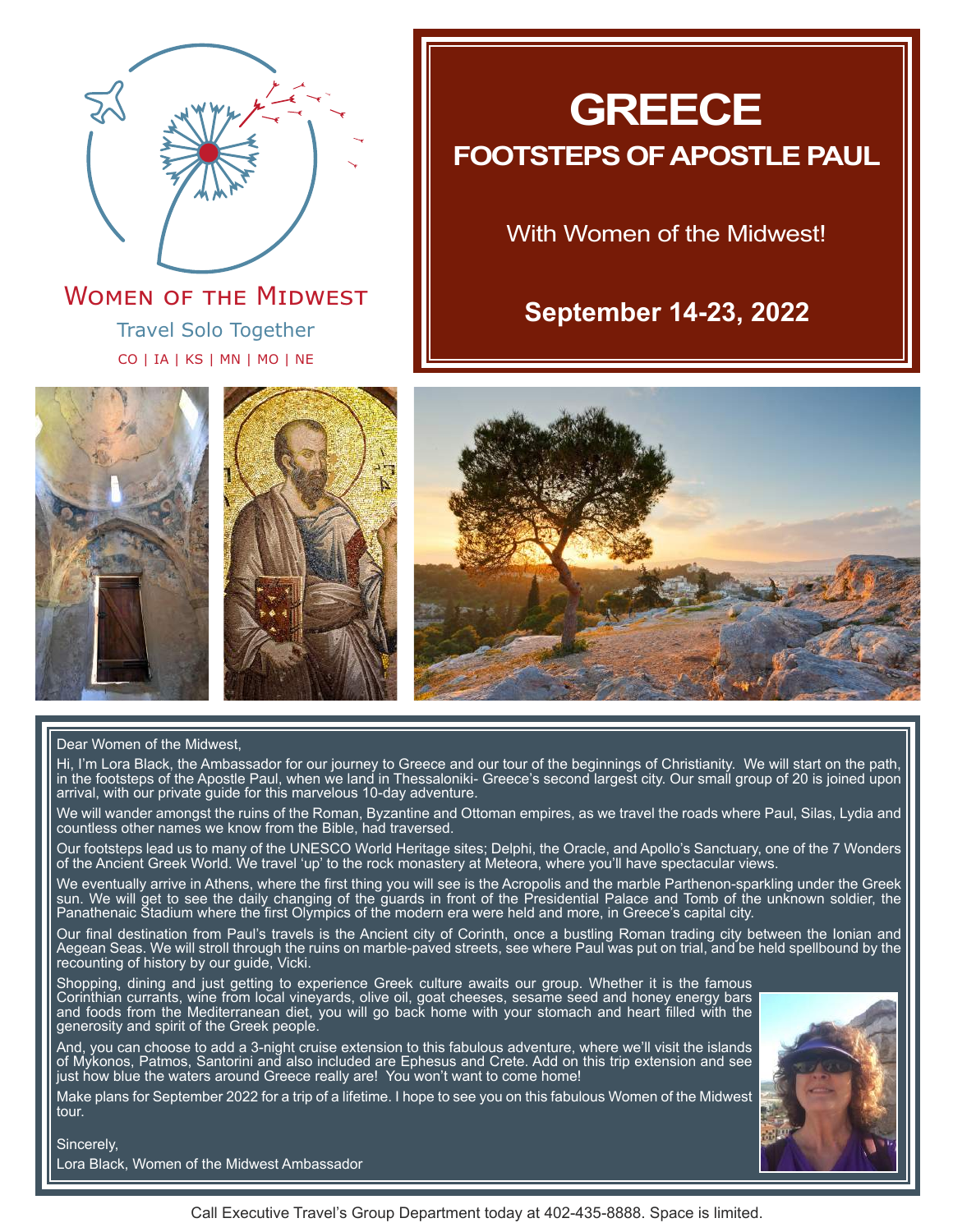

**September 14, 2022 - Wednesday -** *Traveling to Thessaloniki, Greece*

Our wonderful adventure begins as we take an overnight flight to Thessaloniki, Greece. Enjoy in-flight entertainment and meal service as you start your dream vacation.

#### **September 15, 2022 - Thursday -** *Thessaloniki*

Welcome to Thessaloniki! Upon arrival, we meet our private tour guide and take a short drive to the center of town. We will enjoy a panoramic city-and- orientation tour prior to checking in to our centrally located hotel. Thessaloniki is the second-largest city of Greece and the most important center of the area; a port-city of the Aegean Sea. It is a modern metropolis bearing the marks of its stormy (and glorious) history with a cosmopolitan character which gives it a special beauty and charm. Evidence<br>of Roman, Byzantine, and Ottoman of Roman, Byzantine, history remains, especially around Ano Poli (the upper town). During Roman times, Thessaloniki became an important crossroads on the Via Egnatia, where the road running east from Rome to the provinces of Pontus and Asia met the road running north from Athens to the River Danube. The ruins of Roman Emperor Galerius' 4thcentury palace include the Rotunda that has been both a church and a mosque. Much of Thessaloniki was destroyed in the Great Fire of 1917 and the rebuilt 20th-century city has a modern European layout. A late lunch/early dinner is served before we take a good rest and get rid of our jet-lag. An exciting journey is ahead of us!

B (during flight) | L or D (depending on final arrival time)

#### **September 16, 2022 -**

**Friday -** *Amphipolis, Kavala & Phillipi* After a rich breakfast, we head out to visit the beautiful city of Kavala (ancient Neapolis). We travel along the Via Egnatia road (constructed by the Romans in the 2nd century BC) and drive through Apollonia. We make a stop at Amphipolis to admire the



magnificent stone-carved Lion of Amphipolis which stood alongside the old Via Egnatia, at the foot of the plateau where Apostle Paul visited. Kavala, the place where Paul first landed and stepped onto European ground, is easily spotted from far away. At the peak of old-town, proudly stands the fortress. The fortress is a landmark of Kavala and one of its most stunning sights as well as the peak of the peninsula of Panagia (mother of Jesus), dominated by the Acropolis of Kavala. We continue on to Philippi, a Roman garrison town and the chief city in the province of Macedonia. It was here that Paul won his first European convert, established the first church in Europe, and baptized a woman named Lydia. We will visit the market place (where Paul and Silas were brought before the rulers) and the cistern which tradition identifies as the place where Paul was imprisoned. Return to Thessaloniki in time for dinner. B | D

"Setting sail therefore from Troas, we made a direct voyage to Samothrace and the following day to Neapolis" (Acts 16:11) "After meeting with the believers at Lydia's house, Paul and Silas leave Luke behind in Philippi" and travel along the Via Egnatia through Amphipolis and Apollonia." (Acts 17:1)

#### **September 17, 2022 - Saturday -** *Thessaloniki*

After a hearty breakfast, we become acquainted with this great city where Paul wrote two epistles to the ancient Thessalonians. Built by King Cassander and named after the sister of Alexander the Great, the city flourished under the Byzantine Empire and its most important buildings dated from those days. Today it is considered the Greek "Queen of the North". Our city tour takes us along the waterfront to the massive White Tower and nearby Triumphal Arch of Galerius, built in 303 AD. We also see St. Demetrios Church with its valuable mosaics and frescoes and then drive to the upper town which offers a marvelous view of the city. The site where the monastery of Vlatadon was built is believed to be the location where



Jason's house once stood and where Paul was accommodated during his visit to Thessaloniki. Lunch, served at one of the local taverns, is nothing but a meal for a Queen! The evening is at leisure. B | L

"Paul came to Thessaloniki with Silas and following his usual custom, he went to the Synagogue where he used the Jewish scriptures as the source for his preaching." (Acts 17:2)

#### **September 18, 2022 - Sunday -** *Veria & Aigai/Vergina*

Breakfast is served before we head out to experience yet two more stunning sites. Our first stop is Veria. During the night, Paul and Silas left Thessaloniki for Veria with the help of Christians. They walked for a while on Via Egnatia Road, through the lush green fruitful and beautiful area. Veria was a very busy city with a flourishing synagogue. As soon as they got there, Paul and Silas visited the synagogue. It is said that the Jews of Veria were more polite than those in Thessaloniki and heard with great interest Paul preaching the Holy Gospel. Today, at the spot where Paul, the Apostle, preached the Christian faith, there is a religious monument, the so-called "St Paul's Tribune". In this spot, there are Roman plates dating back to the 1st century and according to tradition, Paul was standing on them while preaching. The monument is decorated with impressive mosaic murals. We continue to Aigai, a UNESCO World Heritage Site. The city of Aigai, the ancient first capital of the Kingdom of Macedonia, was discovered in the 19th century. The most important remains are the monumental palace, lavishly decorated with mosaics and painted stuccoes, and the burial ground with more than 300 tumuli, some of which date from the 11th century B.C. One of the royal tombs in the Great Tumulus is identified as that of Philip II, who conquered all the Greek cities, paving the way for his son Alexander and the expansion of the Hellenistic world. Lunch is served in a local tavern before we head back to Thessaloniki for an evening of relaxation. B | L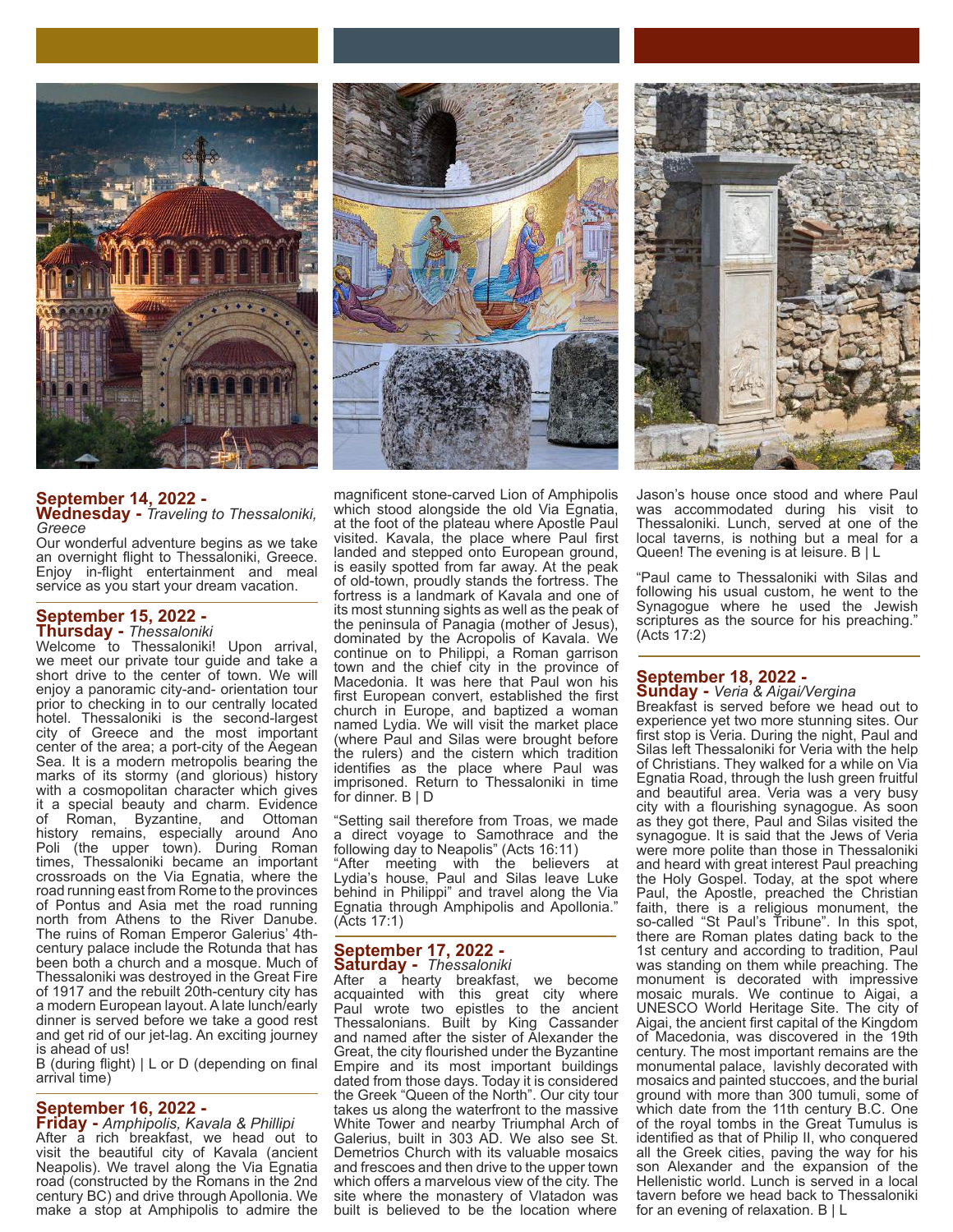

#### **September 19, 2022 - Monday -** *Meteora - Kalambaka*

After a filling breakfast, we board our motorcoach and travel to Kalambaka and Meteora. Meteora is the second-biggest and most important group of monasteries in Greece after those in Mount Athos (which can be visited by men only). The first mention of their history is traced back to the 11th century when the first hermits settled here. The rock monasteries have been characterized by UNESCO as a unique phenomenon of cultural heritage and they form one of the most important stations in the world. Before visiting two of the monasteries, we stop for lunch at Kyria Ketty, an experience in itself. The evening is spent in the shadow of the impressive rocks, this is truly a unique place to overnight. B | L

#### **September 20, 2022 - Tuesday -** *Delphi - Athens*

In the peaceful morning light, we travel to visit the Pan-Hellenic sanctuary of Delphi, set at the foot of Mount Parnassos in a spectacular landscape. Considered for many centuries the cultural and religious center of the Hellenic world, it is also home to the "Oracle" and Apollo's Sanctuary, one of the 7 wonders of the ancient Greek world.

Our last stop today is at the magnificent UNESCO World Heritage site of Hosios (Saint) Lucas. A stunning decorated with mosaics on a gold background and superb marble works. Sitting peacefully under the oak tree, we steal a quiet moment for a sweet surprise before heading off to the heart of Athens. As the sun sets behind the Parthenon, we finish our day with a great meal and an evening at leisure. B | D

#### **September 21, 2022 - Wednesday -** *Athens*

After a delightful breakfast, we head out to discover Athens, one of the most glorious cities in the world, and the cradle of western civilization as we know it today. Founded seven thousand years ago, the city flourished in the fifth century BC when Athenian democracy was practiced in the



Bouletarion (council chamber) and open discussion was encouraged in the Agora (market place). Paul - who was trained as a young man in the art of debating in Greek would have been delighted at an opportunity to spread the Good News of Jesus in the cultural heart of the ancient world, among its numerous pagan temples, altars, statues, and monuments. Paul was invited to speak to the Areopagus (the Athenian council) which met on Mars Hill. It was only a short distance from the foot of the Acropolis, dominated by the Parthenon and built as a temple to Athena in the 5th century BC. We continue by motorcoach through the city to see the House of Parliament at Syntagma Square, the soldiers in their picturesque uniforms guarding the Presidential Palace and Tomb of the Unknown Soldier. We will also see the Library, the University, the Panathenaic Stadium where the first Olympics of the modern era were held, the Temple of the Olympian Zeus, and Adrian's Arch. Enjoy a late lunch at a typical Greek tavern and the evening is yours to enjoy more of the city. Don't miss old-town (Plaka) with its numerous shops (open till late!), enjoy people-watching, or take a stroll around the Acropolis hill at sunset; it doesn't get much prettier! B | L

"People of Athens! I see that in every way you are very religious. For as I walked around and looked carefully at your objects of worship, I even found an altar with this inscription: to an unknown god. So you are ignorant of the very thing you worship - and this is what I am going to proclaim to you." (Acts 17:22-23)

#### **September 22, 2022 - Thursday -** *Ancient Corinth*

After breakfast, we take a short drive to Ancient Corinth.

The ancient Greek city of Corinth was destroyed by the Romans in 146 BC but was rebuilt a century later by Julius Caesar. In the time of Paul, Corinth was a busy Roman trading city on the narrow strip of land between the Ionian Sea and the Aegean Sea. It had two harbors - Lechaeum on the



Gulf of Corinth to the west and Cenchraea, on the Aegean Sea, to the east. It made huge profits by taxing cargoes that were transported overland between the two ports to avoid the dangerous waters around the Peloponnese. The first attempt to build a canal across the isthmus at Corinth was started by Emperor Nero in 66AD but was soon abandoned. The present-day Corinth Canal was completed in 1893 (we will make a stop to admire the impressive canal). During our visit, we will walk along the Lechaion Way - a marble-paved road linking the port of Lechaeum with the city. On reaching the heart of the settlement, the road passed through an imposing Propylaion (ceremonial gateway) before citizens climbed a flight of steps leading up into the agora (market place). Here, overlooked by the council chamber and the colonnaded stoas (covered walkways with shops), Paul was placed on a stone platform before the Roman proconsul and accused of breaking the religious laws by members of the Jewish synagogue. The area is rich in vineyards and lunch today is enjoyed at a local winery while learning about the mythical Nemea-Agiorgitiko wine and the world-famous Corinthian raisins (currants). On our way back to Athens, we will make a stop at Kechries, the port where Paul stopped during his second missionary journey, where he had his hair cut to fulfill a vow, probably the Nazirite vow. B | L

#### **September 23, 2022 - Friday -** *Traveling home*

All too soon, your vacation has ended. Transfer to Athens airport in plenty of time to check in for our flight and to clear security. You may do some last-minute shopping at the duty-free stores before boarding and flying west across The Atlantic Ocean back to the United States. B | Meals during flights

**We offer a 3-night cruise to Mykonos, Kusadasi (Ephesus), Patmos (St. Jonh's Revelation), Crete, and Santorini. See the separate insert.**

*Itinerary subject to change. B = Breakfast L = Lunch D = Dinner*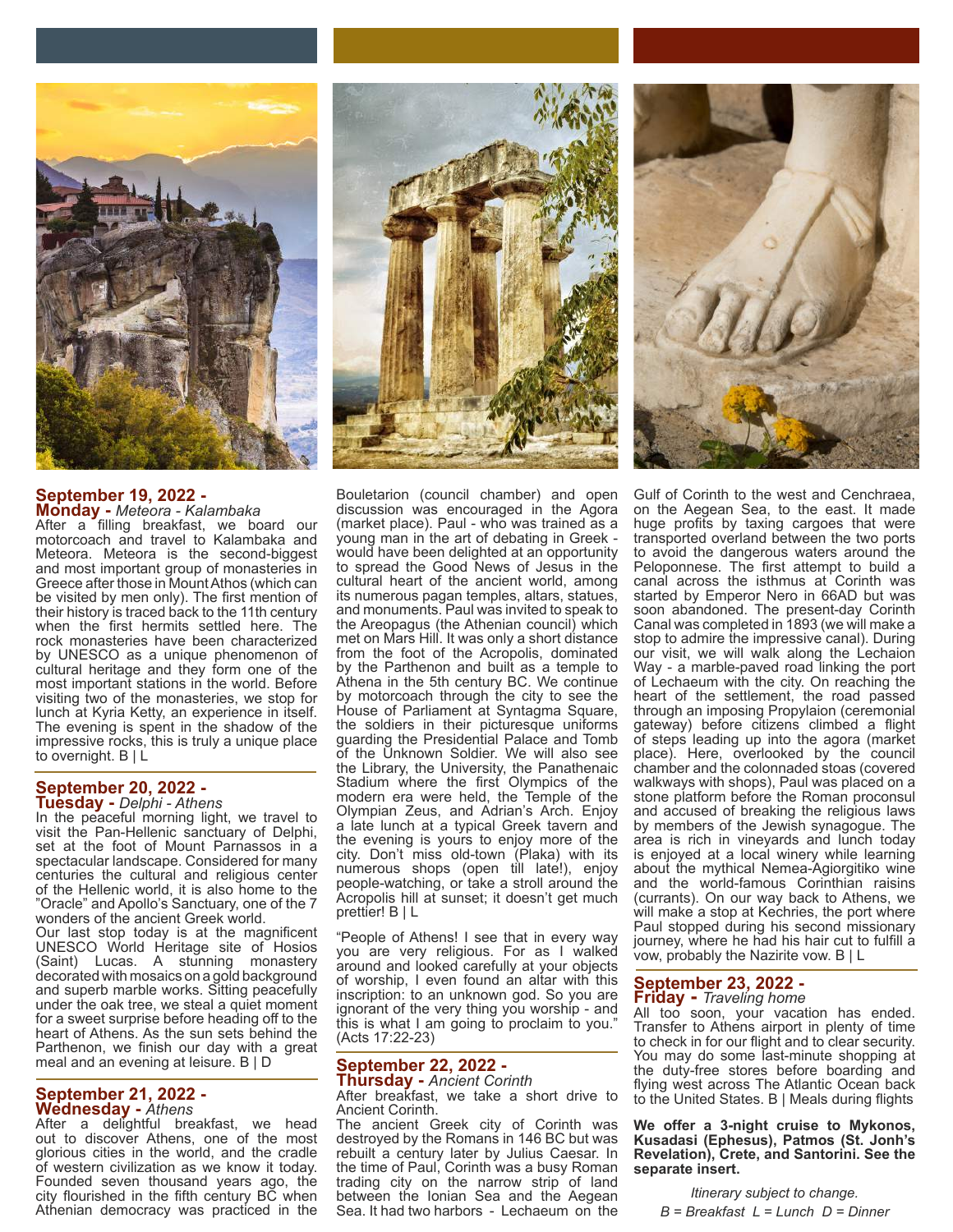

#### **Package Price:**

| Per person in a shared double room:       | \$3.695 |
|-------------------------------------------|---------|
| Per person in a single room:              | \$4.395 |
| Limited number of single rooms available. |         |

*Triple rooms are not available on this trip.*

*We offer "Pair & Share" service for our Solo travelers. Ask us to assist in finding your roommate!* 

A non-refundable deposit of \$500 per person is required upon signing up. Deposit can be paid by cash, check, or credit card. Balance is due on June 1, 2022, and is non-refundable. Balance can be paid by cash or check. Credit card payment(s) (any payment applied to the tour after the deposit) will access a 3.5% fee.

Registering for this tour signifies that you agree with our terms and conditions found at executivetravel.com/eti-home/vacation/escortedtours.The tour will be materialized with a minimum of 15 travelers.

*The price quoted within this brochure is based on a USD/EURO exchange rate of 1.20. We reserve the right to adjust the price at final payment if the exchange rate increases.*

#### **Included:**

- 8 nights during the tour in Greece at moderate, local 4-star hotels
- 8 x breakfast
- 6 x lunch (day 2, 4, 5, 6, 8, 9)
- $2 \times$  dinner (day  $3, 7$ )
- All transportation as per tour program
- Admissions to all sites mentioned in the tour program
- Full-time English-speaking professional tour guide
- Baggage handling at hotels (one piece per person)
- Headphones where required
- Women of the Midwest Ambassador, September 14-23, 2022
- Detailed travel documents, handed out three weeks prior to departure (hard-copy and electronic)
- All local taxes and fees as per August 4, 2021

#### **Hotel Accommodation:**

*Final accommodations are confirmed with the delivery of your travel documents, 30 days prior to departure.*

## **To register contact:**

# *A* **Executive**Travel

1212 O Street • Lincoln, NE 68508 Phone: 402-435-8888 (ask for Group Department) Fax: 402-435-2735 GroupDepartment@executivetravel.com www.executivetravel.com

ONLINE REGISTRATION LINK: https://fs28.formsite.com/vLu8mE/FOOT21/

#### **Group airfare:**

We offer group airfare. Pricing and specific itinerary will be available by the beginning of November 2021. All registered travelers will be notified. Estimate \$1,500 for your roundtrip ticket, economy class, including taxes and fees

#### **Tour Activity Level: LEVEL 1 2 3 4**

This tour involves a considerable amount of walking, stairs, longer periods of standing, outdoor activities, and steep areas within the places visited. This trip is not recommended for guests with walking difficulties. Comfortable, sturdy shoes/boots are recommended.

#### **Travel Insurance:**

We recommend travel insurance to help protect you and your trip investment against the unexpected. For your convenience, we offer a plan provided by Travelex Insurance Services. For rates and plan highlights, please reach out to us.

*Travelex Insurance Services, Inc CA Agency License #0D10209. Travel Insurance is underwritten by Berkshire Hathaway Specialty Insurance Company, NAIC #22276.*

#### **Not Included:**

- Airfare, estimate \$1,500 per person, economy class
- Airline baggage fees for your second checked bag. Your first checked piece up to 50 lbs is free
- Travel insurance
- Personal expenses
- Meals and beverages other than mentioned in the tour program
- Entrances to monuments and/or museums other than mentioned
- Gratuities to guides and drivers (estimate \$8 per day)
- Professional fee, \$75 per person, due at time of registration
- Anything not mentioned in the inclusions



**WOMEN OF THE MIDWEST** Travel Solo Together CO | IA | KS | MN | MO | NE A wholly-owned division of Executive Travel

Forwarding registration and deposit signifies that you agree to the terms and conditions found on our website at executivetravel.com/eti-home/vacation/escorted-tours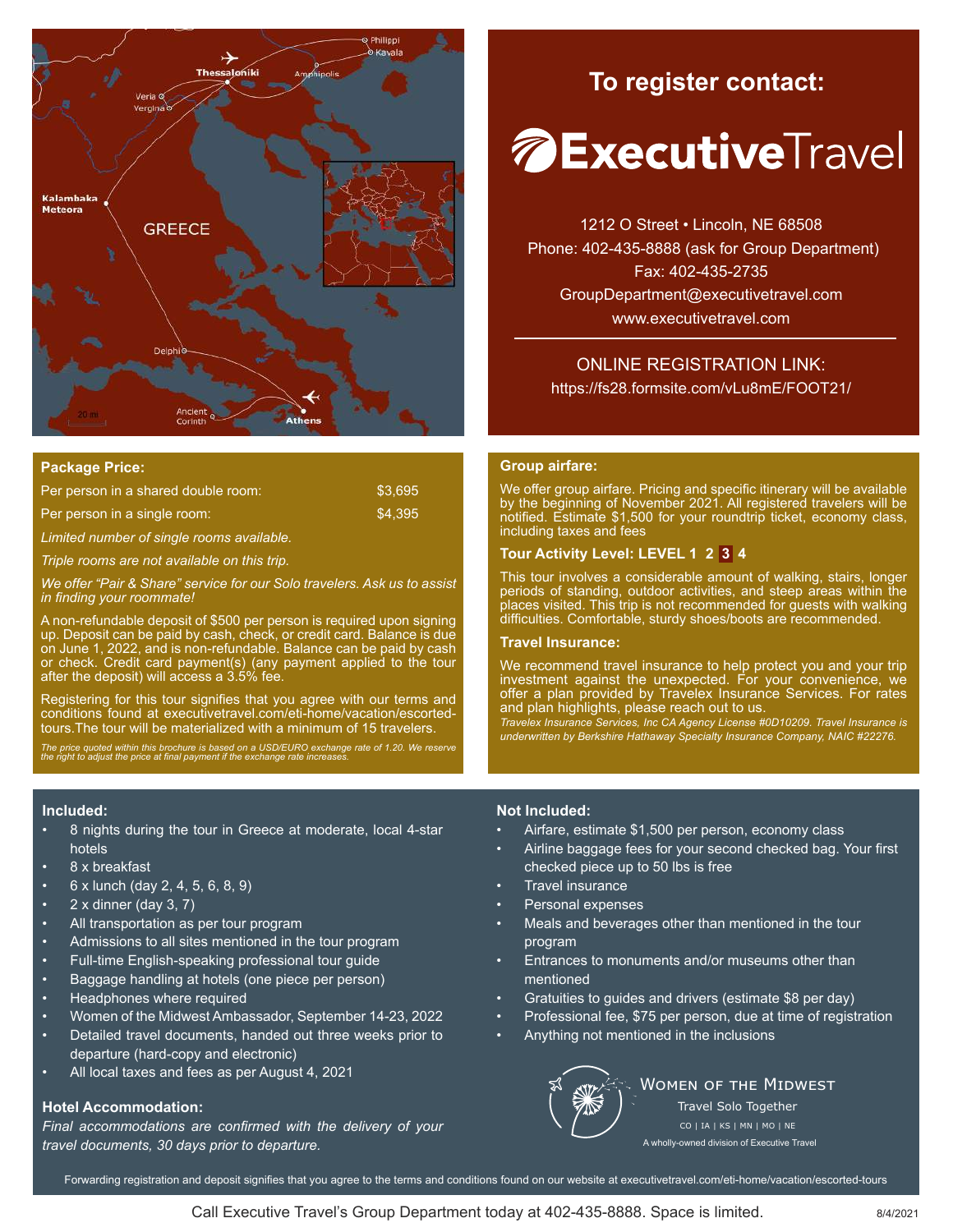

#### **Introduction:**

Embark on a weekend discovery taking you to some of the most beautiful and culturally enriched destinations in the Aegean, minus the crowds. A journey back in time is ahead! This may be a short cruise but you will be amazed at just how much you will see. Mykonos and its famous windmills, Kusadasi in Turkey, the stopping off point for Ephesus, the site of one of the Seven Wonders of the Ancient World, and the fabulous Greek islands of Patmos, Crete, and Santorini.

Some of the highlights are six contrasting ports in four days, evenings in Mykonos and Patmos, Crete's incredible Palace of Knossos, and Santorini sunset (weather permitting). Your voyage around the beautiful Aegean may seem like a dream by the time you return and is a wonderful way to end the Footsteps of Apostle Paul's journey!

#### **September 23, 2022 - Friday -**  *Embarkation - Mykonos*

Enjoy a laid back breakfast and morning in Athens. Around 10 AM, you will leave the historic and classical capital of Greece and transfer to Piraeus, the port of Athens. Off you go to the first destination, the beautiful island of Mykonos, also known as the Island of the Winds. Take an evening stroll through the atmospheric Old Town with its immaculate whitewashed houses, winding alleys, lovely little churches, and delightful restaurants at the water's edge. You will undoubtedly recognize the picture-postcard white windmills sitting side by side, overlooking the sea.  $B | AI$ 

#### **September 24, 2022 - Saturday -**

*Kusadasi - Ephesus - Patmos* You will arrive in the colorful Turkish beach town of Kusadasi in the morning. This is the coastal gateway to the Hellenistic ruins of Ephesus, famed for one of the Seven Wonders of the Ancient World, the Temple of Artemis. A complimentary excursion is included to this iconic site, one of the undoubted highlights of our journey. Patmos is next! One of the northernmost islands in the Dodecanese is one of the smallest with a charm all its own. Patmos is famous for being the



**Cruise Extension** biblical location of the vision to the Apostle John, as recorded in Revelation 1:9.

> Most scholars agree with the authenticity of his authorship. And you will visit this very place! Al

#### **September 25, 2022 - Sunday -** *Crete - Santorini*

Welcome to Crete, Greece's largest island, a place of mystery, myths and legends. There's the chance to take in the bustling city of Heraklion and some of Crete's extraordinary archaeology and history. You can also learn more about the art and creativity of the Minoans. We have included a complimentary visit to the Palace of Knossos, once the home of Europe's oldest civilization and the setting for the legend of the Greek hero Theseus and the Minotaur. Your odyssey continues as you will be spending an evening in Santorini, whose stunning face is instantly recognizable across the world. She will take your breath away, with her soaring landscapes, clusters of whitewashed houses in the capital Fira, and of course the iconic blue-domed church at Oia. Don't forget to try one of the many restaurants jostling for position at the edge of the caldera. AI

#### **September 26, 2022 - Monday -**  *Disembarkation - Athens at leisure*

Upon disembarkation, we have arranged for a private transfer to our centrally located hotel. The day is at leisure to enjoy Athens and do some last souvenirshopping or just relax and people-watch. B

#### **September 27, 2022 - Tuesday -**  *Traveling home*

All too soon, your vacation has ended. Upon disembarkation, we have arranged for a private transfer to Athens airport in plenty of time to check in for our flight and to clear security. You may do some lastminute shopping at the duty-free stores before boarding and flying west across The Atlantic Ocean back to the United States. B | meals during flights

*Itinerary subject to change*

B = Breakfast

 $AI = All$  Inclusive during the cruise\*



*\*Locally inspired regional cuisine, house wine, beer, soft drinks, teas, coffees, cocktails, and branded spirits while onboard. Premium wines, Champagnes, high-end spirits, fresh fruit juice available at a supplement. Snacks are available for purchase outside of dining times, specialty restaurants available at an additional charge.*

#### **Pricing:**

Per person in a shared double cabin \$1,195

Per person in a single cabin \$1,495

*A limited number of single cabins available.*

*Triples and Quadruples not recommended.*

#### **Included:**

- Private transfer with English speaking assistance (hotel-port-hotel-airport)
- 3-Night Cruise aboard Celestyal Olympia in XA-category stateroom
- Onboard dining
- Unlimited classic drinks
- 2 excursions (Ephesus and Knossos) additional excursions can be purchased onboard or pre-booked (ask us for the electronic PDF with all choices)
- Onboard entertainment
- **Gratuities**
- Port taxes
- 1 night in Athens, September 26-27
- Local taxes and fees as per 8/4/2021

#### **Not Included:**

- Women of the Midwest Ambassador (cruise is fully English spoken)
- Meals/drinks other than mentioned
- Entrance fees to museums/sites not mentioned in the inclusions
- Personal expenses and anything not mentioned in the inclusions

#### **Airfare:**

Group airfare becomes available by the beginning of November 2021 and all registered travelers will be notified.